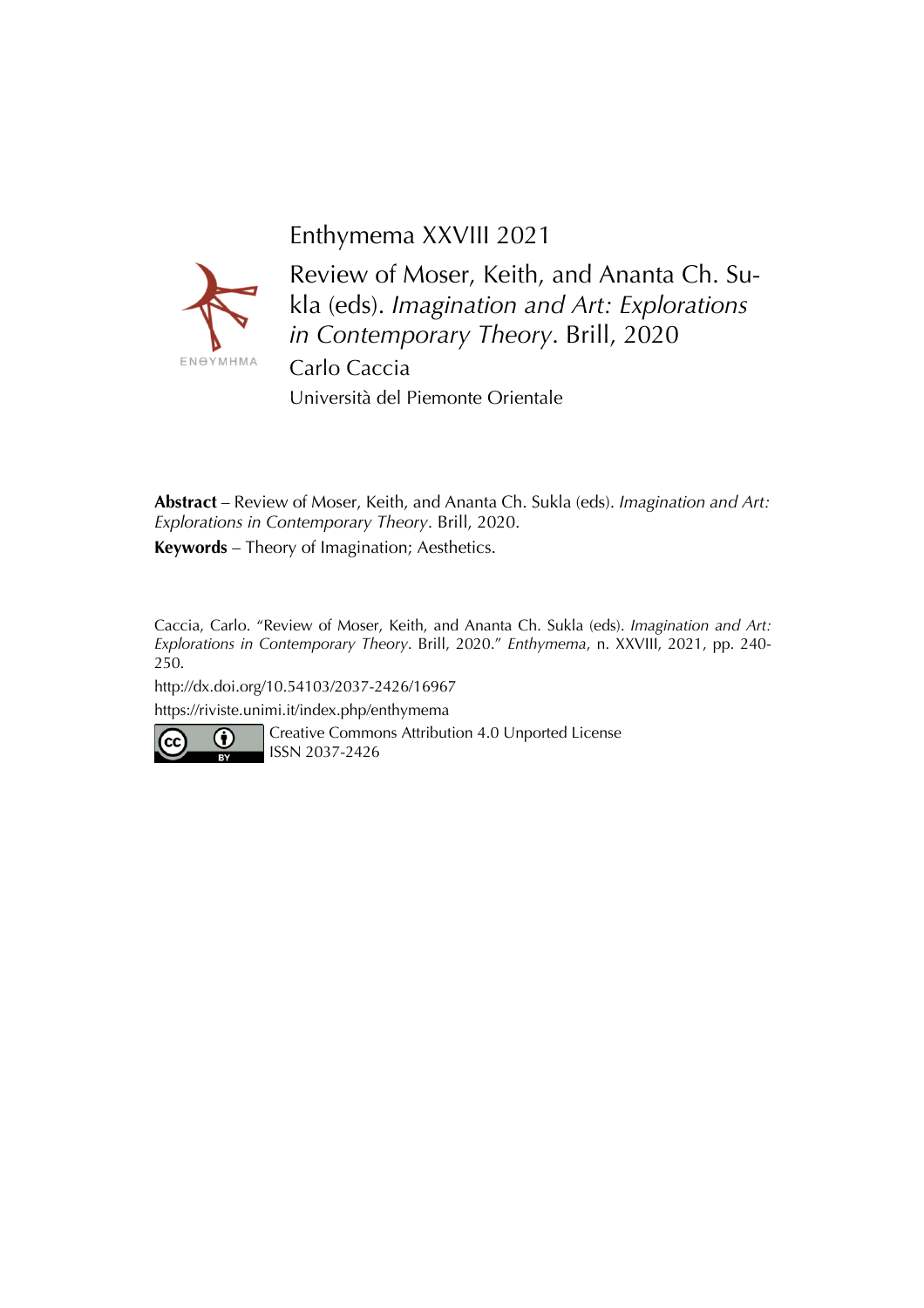# Review of Moser, Keith, and Ananta Ch. Sukla (eds). *Imagination and Art: Explorations in Contemporary Theory*. Brill, 2020

# Carlo Caccia Università del Piemonte Orientale

The scientific legitimation of discussing imagination in the academic world emerged from the second half of the twentieth century only after a long period of ostracism dictated by antipsychological and anti-intentionalist thinking of certain extremist constructivism. In fact, in the decades especially after the Second World War, premises for an *imaginative turn* in humanities were clear: philosophical meditations on political utopia, the increasing centrality of psychoanalysis, the rise of thematic criticism, the enhancement of the "wild thought" of structural anthropology, and the academic study of fantasy and science fiction literature are just some of the small inputs that contribute to the collapse of certainties of the structuralist *koinè*. Nowadays, art theoreticians, psychologists, pedagogists and neuroscientists agree that imagining is a fundamental act and faculty capable of recursively building our personality and knowledge of the world. However, discussing imagination is still a difficult challenge. It is increasingly difficult to analyse imagination in a systematic and philosophically coherent manner, taking into account and matching both new and past research. Imagination is, actually, the classic object of study that lends itself to being analysed through a plurality of methodologies that are often in epistemological conflict with each other or are dictated by the academic fashions of the moment. Nowadays a rational resolution of the conflict between the different theories of imagination might seem like a utopia prompted by the myth of finding a universal theory on imagination which, as a consequence, would lead to one on knowledge and affectivity.

For this reason, attempts to provide overviews of the state of the art of research on imagination that could illuminate a multiplicity of heterogeneous theoretical frameworks, while at the same time enhancing a methodological pluralism, are to be rewarded. For instance, the volume *Imagination and Art: Exploration in Contemporary Theory* (2020) edited by the literature's scholars Keith Moser and Ananta Ch. Sukla follows a "relativist" direction in the sense mentioned above. *Imagination and Art* is a collective project that convincingly takes up the challenge of framing a broad theme with a transdisciplinary, multicultural and "polyphilosophical" approach, avoiding any presumption of exhaustiveness and exploring unusual critical perspectives.

Divided into nine sections, the thirty-eight essays that compose *Imagination and Art* bring together the voices of scholars (and artists) from all over the world to promote, as Keith Moser declares in the introduction (1-31) of the volume, an all-encompassing vision of the imagination, understood as a subject that knows no limits of investigation in the system of knowledge. It is, however, useful to highlight that this collective itinerary does not have dispersive features because all scholars involved in the project show solid historical and aesthetical knowledge, rooted in the awareness that the act of imagination has raised profound questions in humanity of all ages and all geographies.

The first part of the volume—'Historical Imagination and Judgment'—addresses the issue of imagination through the literary works of the Greek-Latin heritage, not avoiding the comparisons with the contemporary world and thus making anthropological considerations.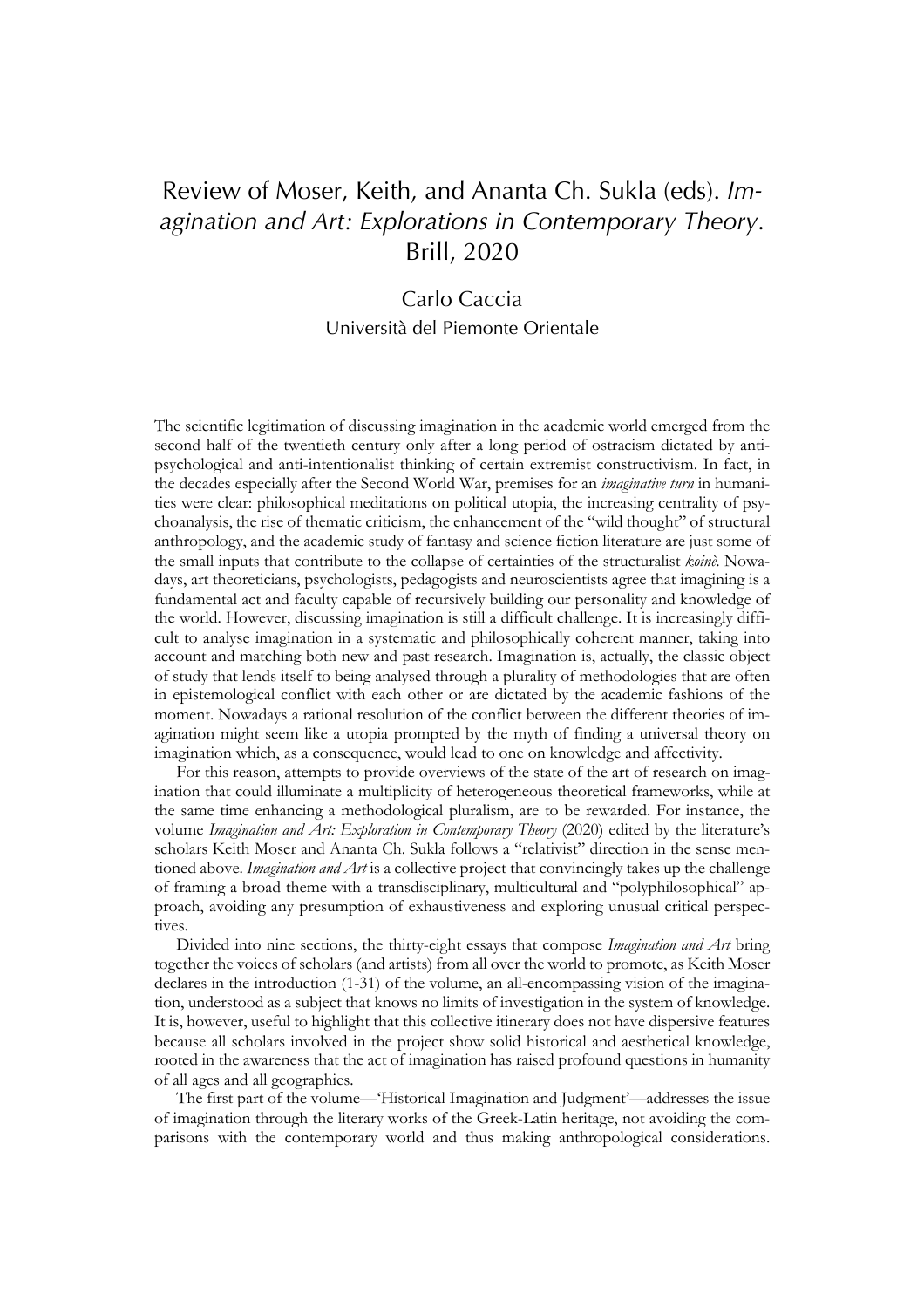Analysing in detail the Aristotelian concepts of *phantasia* and *mimesis*, David Konstan (35-49) provides a reading of a masterpiece of antiquity such as Lucian of Samosata's *True History*. The scholar argues that ancient *literati* did not have the concept of possible and utopian world as we do. Fantastic stories (such as *True History*) were only rhetorical exercises, in which poets and orators publically practiced tropes to adorn philosophical and political considerations. Claude Calame (50-66) analyses the cultural devices involved in the construction of collective memory in ancient cultures. Referring to Marshall Sahlins and Jan Assmann's anthropological and historical analyses, Calame invites us to consider the different semantic devices and aesthetic frameworks that transform historical facts into mythological events. As a consequence, the scholar argues that there is no oral and written historical narrative without *a priori* cultural construction behind it that dictates its values and rituals. Allen Speight (67-80) proposes a deep examination of the link between imagination and historical judgement, highlighting the imaginative construction of the narrator's identity and of its perspective position which could create a fictitious distance between him and the character judged. Speight's choice of starting to tackle this complex topic from the examination of the epigraphs in Hannah Arendt's philosophical work—dedicated to the Stoic Cato in Lucan's *Pharsalia* and the eponymous protagonist of Goethe's *Faust*—is appreciable because it shows how historical judgements are always correlated to complex questions of moral philosophy.

The idea that human identity is a construction that is always mediated and renegotiated through the collective imaginary also concerns the second part of the volume entitled 'Gendered Imagination,' in which is specifically examined the imaginary representation of women in subaltern position. Adrienne Mayor (83-100) explores how Greek, Roman, Islamic and Chinese cultures have imagined the Amazon warriors captured by men during ancient wars and conquests. From a methodological point of view, Mayor's iconological and transcultural investigation takes into account a large number of sources drawn from literature, historiography, figurative art and archaeological artefacts. Reshmi Mukherjee (111-36) analyses the novel *Women Without Men* (1989) written by the Iranian writer Shahrnush Parsipur. Using psychoanalytic, intersectionalist and ecofeminist concepts, she argues that Parsipur's masterpiece focuses on the theme of imagination as a cognitive frame that implies an active political practice capable of resisting both the Western and Eastern patriarchal ideology. Furthermore, Mukherjee claims that the surrealistic "automatic writing" technique in Parsipur's novel - which inevitably refers to the poetic of Claude Cahun rather than that of André Breton - becomes the stylistic device for narrating in a transgressive manner the female body beyond the repressive desire of males.

Since topics and issues raised by gender studies have moral and ethical implications, these matters are central to the volume's section entitled 'Imagination and Ethics.' Carol Steinberg Gould (139-54) analyses the concept of "imaginative resistance" in the Freudian psychoanalytic theory, focusing on the conflict of intentions in the aesthetic relationship between author and reader and, more specifically, on the identification with a perverted character. From Steinberg Gould's point of view, the phenomenon of imaginative resistance occurs when we feel something that disturbs our axiological order during the aesthetic experience and, thus, we reject the narrative pact: the reader is who resists polemically to the experience of trauma or danger, while an author is like the therapist who transforms through language and interpretation a disturbing experience into an acceptable one. However, Steinberg Gould notes that an author and an analyst have different assignments: the former guides a patient to a mental *equilibrium*, while the latter attracts the reader into a possible and pleasurable suspension of disbelief. Chandra Kavanagh (155-73) reinterprets the concept of solidarity presented in the neopragmatist philosophy of Richard Rorty and Alexis Shotwell. These two contemporary thinkers are opposed to the essentialist and realist concept of solidarity because it is typically defined on a reified vision of human being. Kavanagh shows how it is more productive to think of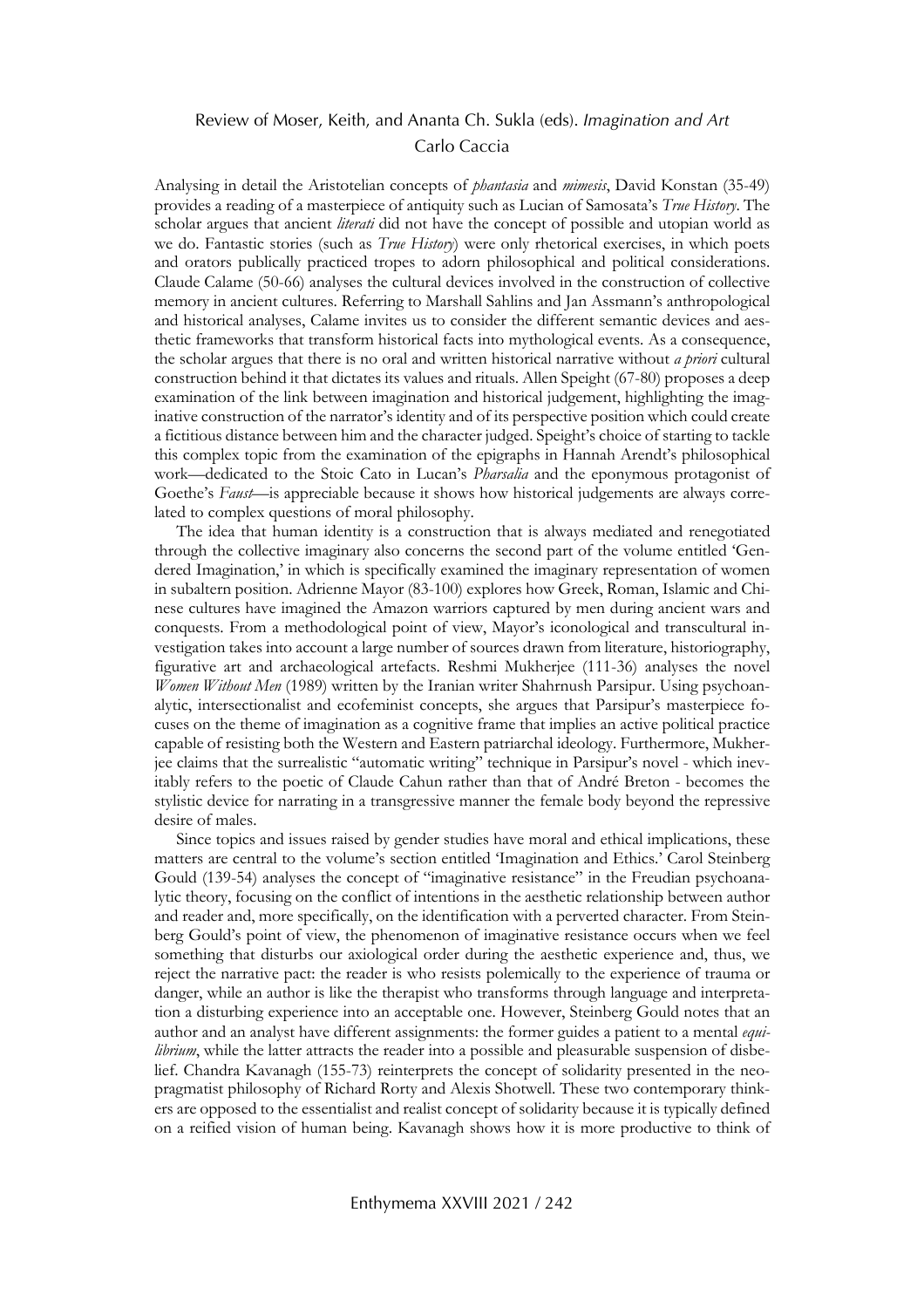solidarity as an imaginative form of relationship. Imagination, therefore, extends the field of relationality beyond the cultural boundaries that define a human community. David Collins (174-205) reflects on the role of *phantasia* in Aristotelian empirical psychology, outlining the relationship between imagination, perception and moral judgment. The image in our mind could be true or false, and therefore subject to judgement. As a consequence, imagination as the faculty of understanding situations or anticipating factual and counterfactual events—is useful for improving wisdom, doing the right action and nurturing the proper desires. A. Samuel Kimball (206-26) focuses on a specific case in which an ethically unimaginable act, such as infanticide, occurs in the cultural horizon of society. Kimball offers an analysis of Sophocles' *Oedipus Rex* and models her argumentation on Jacques Derrida's philosophy, thematizing infanticide as a concept that the Western culture is unable to sublimate psychologically but, at the same time, is capable of conceiving, imagining and transforming into an aesthetic object. Michel Dion (227-52) examines the structural relationships between imagination and the discursive genre of Christian prayer. Referring to philosophers (Ludwig Wittgenstein, Martin Heidegger, Jean-Paul Sartre, Paul Ricoeur) and theologians (Romano Guardini, Hans Urs Von Balthasar, Paul Tillich, Karl Barth), Dion argues that prayer is necessarily linked to temporal experience and, in particular, to an imaginative reorganisation of the latter. Particularly noteworthy in this sense could be the re-conceptualisation of Sartrian phenomenology, in which Dion recovers the idea of prayer as an imaginative experience of a "quasi-observation" of the image of God, which makes possible a spiritual and imaginative experience for believers. In addition, Dion's essay has the great merit of analysing a wide *corpus* of quotations extrapolated from modernist literature (Fëdor Dostoevsky, Thomas Mann, Marcel Proust, Virginia Woolf, Robert Musil) as well as from mystical texts (St. John of the Cross, St. Therese of Lisieux, St. Teresa of Avila).

In the fourth part of the volume—'Phenomenological and Epistemological Perspectives'—the scholars' essays present an ambition to enter into the details of the philosophical discussion through original elaborations freely inspired by the classical phenomenological approach. Charles Altieri (255-80) analyses John Ashbery's "The Instruction Manual" and William Butler Yeats's "Leda and the Swan" using the philosophical concepts of Edward Casey's philosophical masterpiece *Imagining: A Phenomenological Study* (1976). Altieri's essay is a tribute to slow reading and he shows that the most important aspect of imagination's act «is its capacity to put details and states together that do not necessarily cohere in ways that are bound by knowledge claims. This freedom is accompanied by an obvious weakness: we need testing before we make any existential claims based on imagination» (278). Particularly interesting in Altieri's paper is the fine historical reconstruction of the struggle for legitimacy of research on imagination in the North American academy. Altieri, for example, reconstructs New Criticism's attempts to recover the validity of the notion of imagination by considering it as a vehicle of "non-discursive truths" «capable of establishing objective ways of reflecting on experience that were undeniably real as what empiricism could show yet indemonstrable by any resource science could invoke» (258). As a consequence, New Criticism recasts Samuel T. Coleridge's notion of organicism: «what had been evidence in the text of how the mind could fuse with the nature became a merely formal condition characterizing the density and the fusion of internal relations within the literary text» (258). However, the consequence of this "rescue of the imagination" was the total elimination of intentionality in poetry, which would later be re-evaluated especially thanks to Jean-Paul Sartre and Paul De Man's phenomenology. The distinction between imagining and conceiving—taking up a famous Cartesian distinction between imagination and intellection in the *Meditationes de prima philosophia* (1641)—is tackled by Jody Azzouni's essay (281-303). After citing the famous example of the piece of wax, Azzouni extends the Cartesian distinction to areas that concern everyday life experience. For instance, he analyses the case of someone who knew an object but cannot materially imagine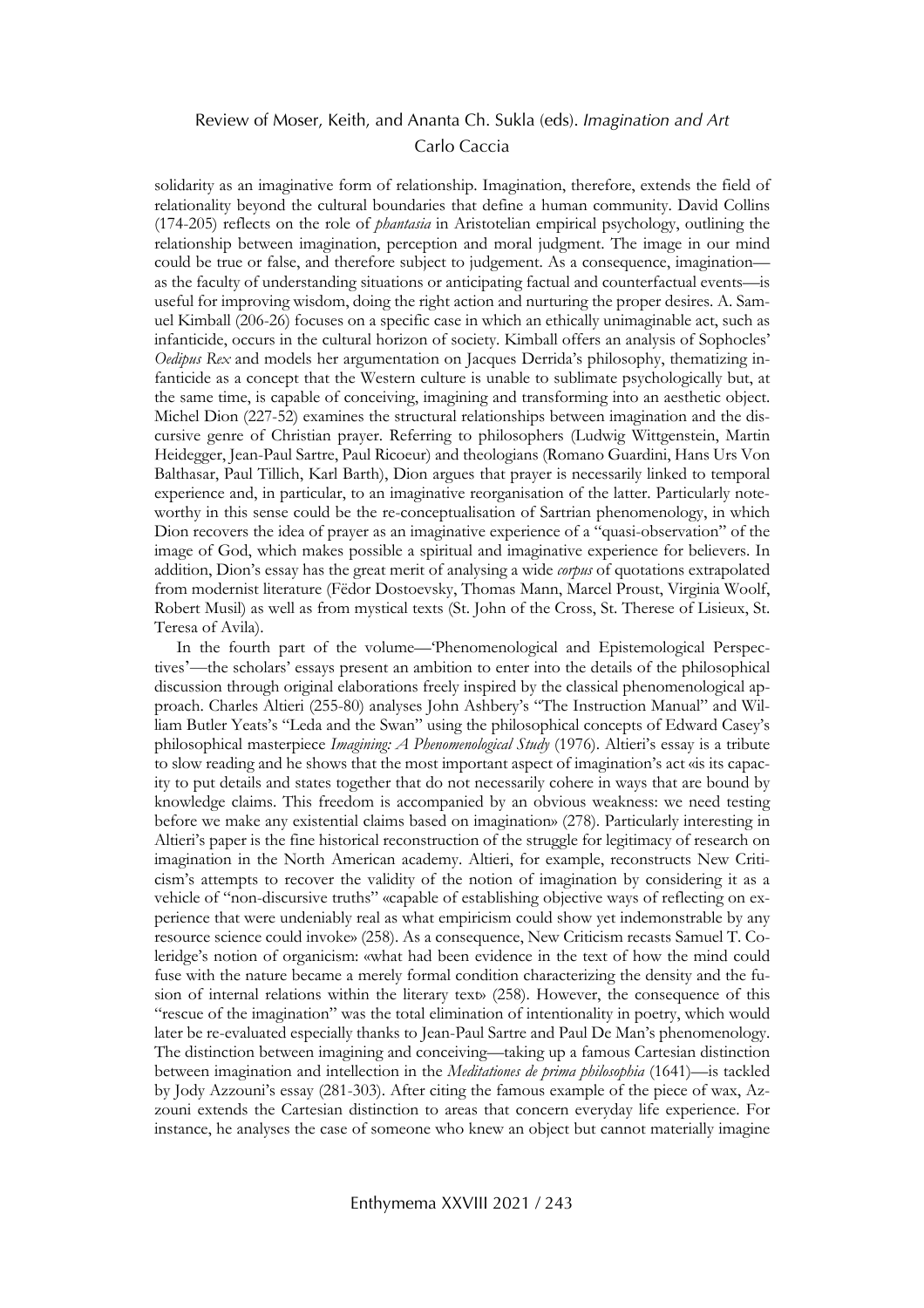it without function (even if such possibility is intelligible and conceivable). Finally, the scholar suggests that what is conceivable does not delimit the field of ontology and possible experiences. In fact, for Azzouni is necessary for phenomenology to be «a successful analysis of exactly what a metaphysically-genuine object boundary is» (302). Warren Heiti (304-31) picks up on Simone Weil's epistemological reflection and theory of imagination. Borrowing from Descartes' philosophy and Spinozistic-Stoic epistemology, Weil argues that the *cogito*, when it is imaging an object, perceives an image of a thing endowed with its materiality and physicality: «images are traces which things leave in the body, traces which are the reactions of the body to things» (315). Consequently, if thought is a responsive activity, every original action preceded by an imaginative act is a reaction of our body to the physical impact with something external to us which, when compares with other environmental reactions, will be categorized in the orders of possibility of experience. Rob van Gerwen (332-45) discusses the philosophical relevance of questioning the existence of different types of imagination, referring to the thought of analytical philosophers (Richard Wollheim, Gregory Currie, Derek Matravers) and James J. Gibson's psychological masterpiece *The ecological approach to visual perception* (1999). From Gerwen's point of view, there might be two types of activity of the mind concerning objects that are not directly present to our senses. The first type of mental activity is imagination proper which is induced by meanings inherent in the perceived. As a consequence, imagination could never logically be reduced to the perceived *per se*. In this sense, imaginative activity *par excellence* is reading and all related processes of filling in events through reasoning and empathy. The other types of mental activities are those simply caused from outside the perception *in se*, such as mental associations, dreaming, hallucination, and fantasy. The latter have no norms of correctness (since they have no intrinsic meaning) and do not point directly to the things that caused them since «perception is not caused» but «something we do» (343). Roderick Nicholls (346-78) provides a reading of Nietzsche's philosophy and relates surprisingly it to the thought of John Dewey, Richard Rorty, Gilbert Ryle and Daniel Dennett. Nietzsche argues that all rational experience possess an imaginative and dreamlike quality explicable by a theatrical configuration which becomes representable when the linguistic and performative devices are involved (for instance, in Greek tragedies, which represent theatrically the social life of the *poleis* and individual dilemmas).

The fifth section of the volume—'Postmodern Perspectives'—aims to explore more closely the implications of theory of imagination within French theory. In fact, when postmodernism dwells on the global failure of totalising epistemological and metaphysical regimes, it simultaneously highlights the work of human imagination. Keith Moser (381-411) sets out a diptych between post-Marxist thought of Jean Baudrillard and Michel Serres, comparing in particular their common critiques of symbolic power and showing how a critique of power that focuses exclusively on material production (and not on imaginative and communicative one) is problematic today. Both French philosophers have a vision of the contemporary as entirely akin to that of a dystopian novel, in which the simulators of hyper-reality (notably television and radio) and devices of mimetic violence (analysed by René Girard too) destroy the reality through simulacral imagination—intended as «an instrumental apparatus for social control and domination by political authorities and other powerful institutions» (385)—and heterodirected disinformation. However, Moser notes how the two philosophers' thinking changes when they both address the Internet and digital revolution: Baudrillard remains pessimistic about the consequences of the marriage between capitalism and hi-tech, while Serres predicts a return of revolutionary and democratic *ethos* in the social media communities. Victor E. Taylor (412-24) focuses on the philosophical contribution of Jean-François Lyotard and his anti-Kantian aesthetics, largely based on the rejection of modernism's teleology. From Lyotard's point of view, modernism aimed to make the «unrepresentable representable» (419) in an attempt to understand it. A new postmodern aesthetic, on the other hand, has the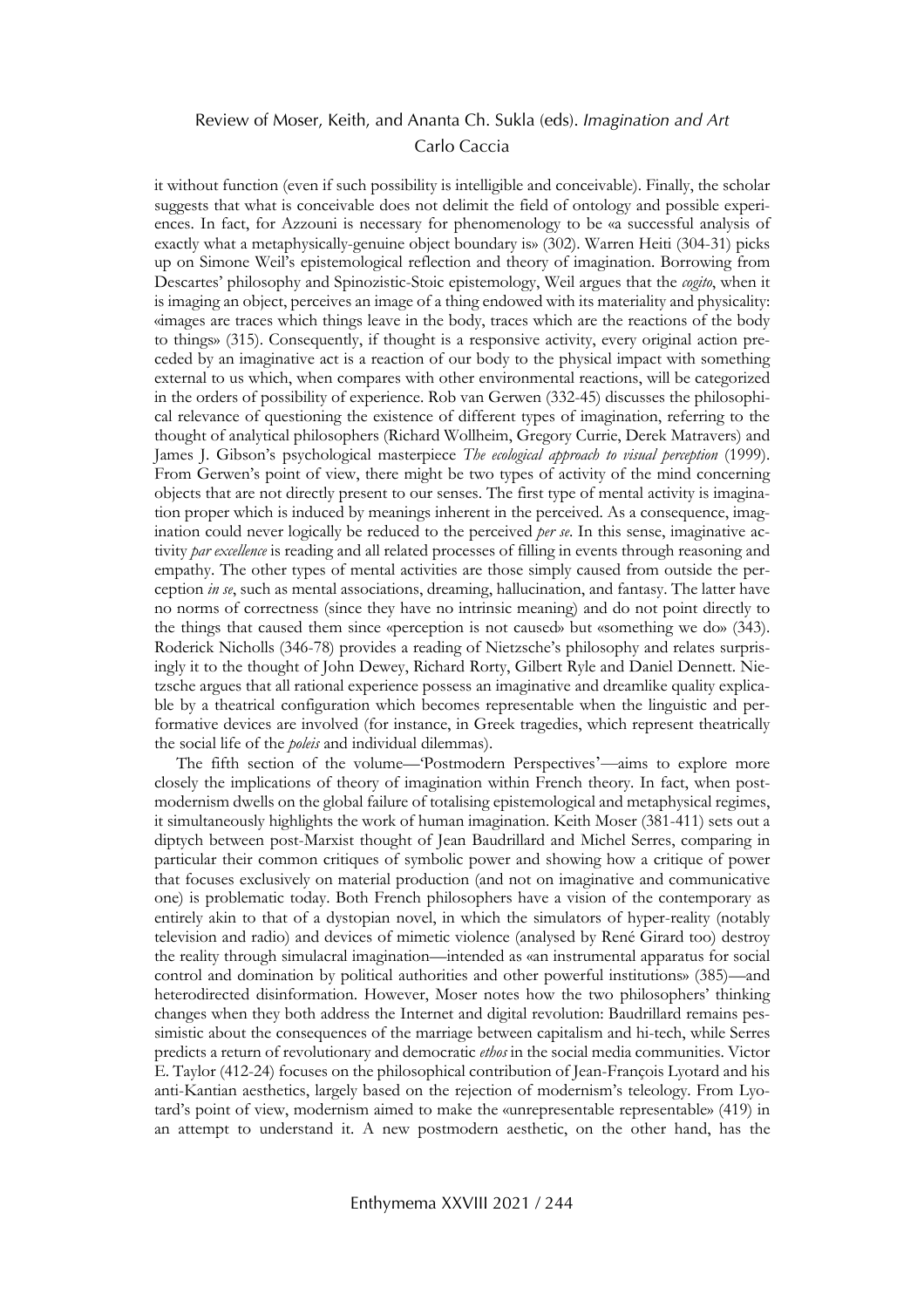assignment of leaving the «unrepresentable unrepresentable» (419). Moreover, Taylor focuses on the Lyotardian notion of the "differend" through an analysis of Lyotard and Thierry Chaput's exhibition *Les Immatériaux*. The differend is a point where the parts of a conceptual device communicate with each other using radically different codes. Disputes concerning meaning cannot be formulated in either of the two source codes, since doing so would eliminate the coexistence of inhomogeneous parts within the device. As a consequence, in the absence of a main meta-discourse that unifies the knowledge of the world, we could aesthetically contemplate only a proliferation of differences. Erik Bormanis (425-47) analyses the thought of Gilles Deleuze and Félix Guattari, who denounce the risk of a drift of imaginary production in the sense of lack, which involves the idea of imagination as a purely representative faculty. In the philosophical masterpieces of Deleuze and Guattari emerges the idea of imagination as a productive capacity that could eliminate static and conventional images through an object's encounter and allow true desiring creativity constantly urged to produce even something unimaginable or beyond the immediate *data* of reality. However, Bormains notes that «the attempt to escape to cliché, it seems, is doomed to fail, or at least is doomed to always be provisional, insofar as every escape itself become a new cliché» (444).

The sixth section of the *Art and Imagination*—'Imagination in Scientific Modeling and Biosemiotics'—presents essays that touch on connecting research on imagination with contemporary epistemological reflection. Drawing on Kendall Walton, Michael Weisberg and Tarja Knuuttila's theories, Fiona Salis (451-74) argues that scientific models are similar to fictions because they are both created through imagination. When scientists build a model to explain empirical phenomena, they create a kind of imaginative pact: models are constructed from a set of true statements inside a non-existent system, outside of which the same statements are false. Moreover, this dichotomy between true and false also applies to attributions and proprieties which only real objects can have. Justin Humphreys (475-502) explores the connection between imagination and geometry. Analysing the concepts of Aristotle's purely empirical geometry, Proclus' neo-Platonic-psychological geometry and, finally, the Kantian relationship between geometrical imagination and aesthetical judgment, Humphreys argues that geometry is characterised not only by calculation but also by the imaginative deformation of figures and diagrams. The scholar also discusses recent challenges to the Euclidean and Kantian tradition: the advent of non-Euclidean geometry and the neo-positivist linguistic logicism. Wendy Wheeler (503-32) discusses the concept of "meaning" from a biosemiotic perspective concerning to evolutionary processes. Recovering the increasingly fundamental notion of *Umwelt* coined by Jakob Von Uexküll, the semiotics of Charles S. Peirce and that of Ivar Puura and Jesper Hoffmeyer, the anthropological-ecological thought of Gregory Bateson, Wheeler claims the need to think of imagination not as a category of phenomena ordered by a closed and conventional doctrine. Imagination is, actually, a sign relation, and one which produces further sign relations. Consequently, imagining is the true primary act in establishing a dialogue between human beings and all organisms. Moreover, referring to the psychological research of Jerome Bruner, Wheeler argues that the meaning is a matter of collective agreement. As a consequence, thinking about imagination in biosemiotic terms not only helps us to reflect on the issue of the identity of subjects of an environment, but also helps us to develop a vision that makes us responsible for those around us in the face of social challenges (for instance, the ecological crisis).

The seventh part of volume—'Aesthetic Perspective'—is devoted to the problem of imagination from the point of view of its aesthetic reception, in particular art forms. Unlike the previous parts of the volume (except for Gerwen's paper, see *supra*), in this section the scholars move mainly within the theories of analytic philosophy. Despite the main reference text in this part of the volume is Kendall Walton's masterpiece *Mimesis as Make-Believe: On the Foundations of the Representational Arts* (1990), key concepts from the main works of philosophers such as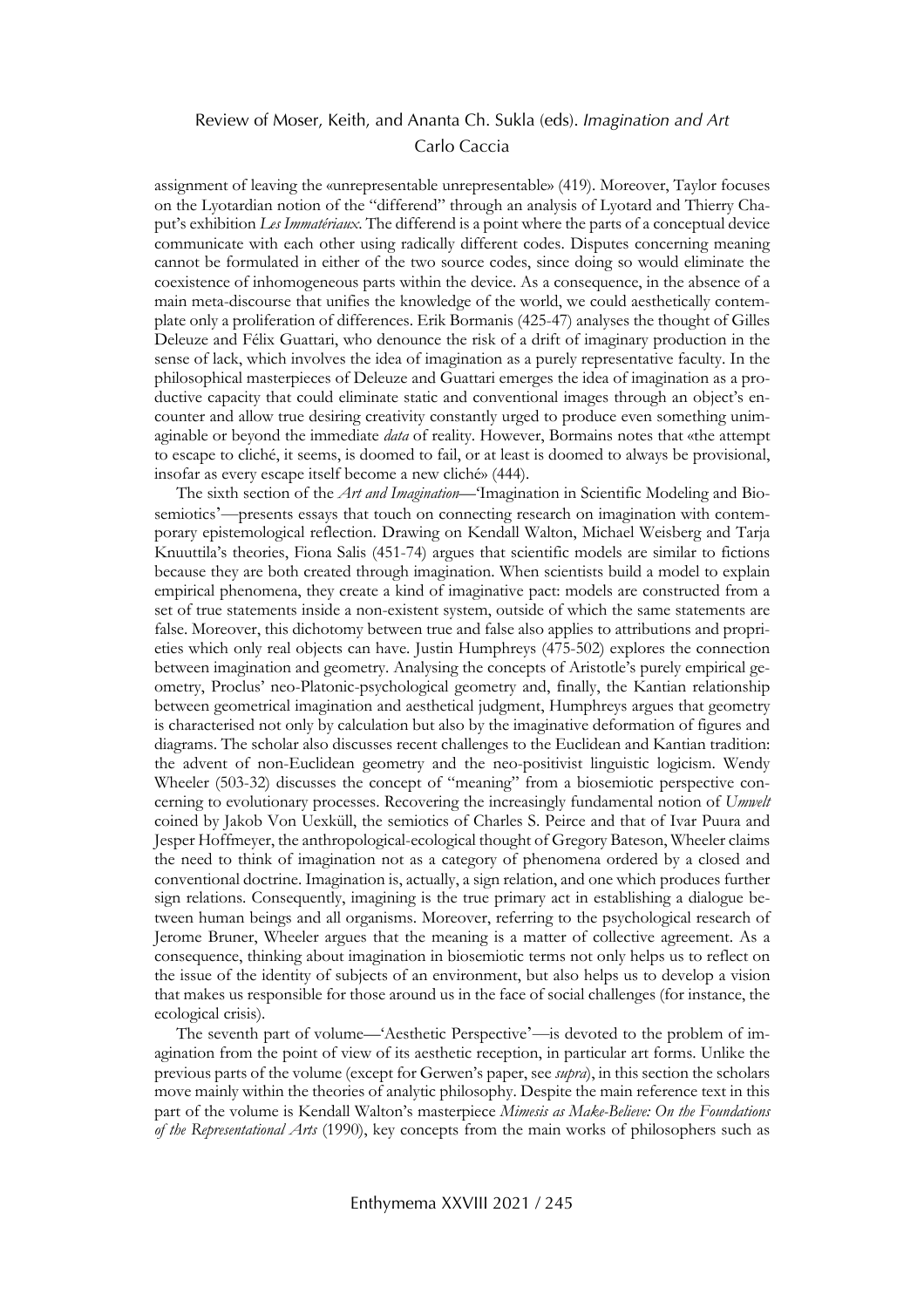Nelson Goodman, Richard Wollheim, Noël Carroll and Alan H. Goodman are also cited. However, it is appreciable the fact that in this section there are essays that explore imagination through hermeneutic, narratology and the Theory of Possible Worlds. Dominic Gregory (535- 58) investigates visual images and theorises a typology that includes, for instance, images that are representations or that are not. With many examples that invite the readers to imagine and experience for themselves the theoretical scope of the essay, Gregory sets up a systematic study through a typology of images, whose categorisation depends on parameters such as perspective, projection systems, represented space and time, and the inference of subjectivity during aesthetic reception. Jiri Benovsky (559-81) reflects on the relationship between imagination and "depiction" with particular regard to photography. The distinction between depiction and representation is important: we could speak of the latter to mean that «a lot of imagination» has been experienced, while we speak of the former when we like to remain to a «first level experience» (580). Moreover, Benovsky discusses the Waltonian statement that non-fictional visual representations do not exist except for documentary and cartography photographs, which are like vision aids that help us to see better. On the other hand, the scholar notes that the process of producing all kinds of photographs is partly mechanical, but the photographer's decisions are also necessary to imaginatively construct the aesthetic object. David Fenner (582- 93) explores how a photograph or film frame is experienced by the viewer. In particular, Fenner focuses on all those imaginative operations - for instance, the phenomenon of identification intended not as a physiological affair - involved in recreating the world not directly seen in the image. Moreover, Fenner highlights the problem of the fictional character, suggesting a tough path scale of aesthetic values inspired by Alan H. Goldman's work *Aesthetic Value* (1995). Deborah Fillerup Weagel (594-620) explores the theme of musical imagination, analysing in particular John Cage's *4'33"*. This well-known piece (and, many times, superficially quoted) suggest that we could begin to consider field-recordings in the same aesthetical values' system of music composed through the tonal system. Even today, Cage's masterpieces continue to challenge artists and listeners, inviting them to consider noises as aesthetic objects and to perceive the overlap between different aesthetic frameworks (such as the concert hall or the private listening). Renee M. Conroy (621-45) proposes a very interesting exploration into the world of artistic dance, which is usually underestimated in general theories of art. Dialoguing with Waltonian theory, Conroy focuses in particular on the idea of "kinesthetic empathy" and dance as a game of recognition. Dance could induce the spectators to pay attention to their body reactions to contribute not only to a better understanding of dance art but also to «draw attention to our collective condition as embodied animal-agents. […] The arts of dance are, thus, an exaggeration of what comes naturally to every human. As such, they are lens through which we can see clearly aspects of ourselves that are often overlooked because […] our body become partially invisible to us» (631). Referring to cognitive scientists, Hans-Georg Gadamer and Paul Ricœur, Ton Kruse (646-68) addresses that imagination doesn't simulate an experience but it is a kind of experience in itself which could function as ways for knowing, living and constantly recreate our world and being-in-the-world. As a consequence, Kruse notes that understanding takes place in language: «the formulation of experience in language is an occurrence and experience in itself. In the formulation, the experience is imagined (experienced again) and understood (there is something is like to have a belief)» (652). Moreover, drawing to Johan Huizinga's thought, Kruse highlights the assimilation of imagination and game: «the game constitutes itself. […] [The game] is experienced by the contemplator as something that needs to be contemplated, imagined and understood, rather than as something that is merely done» (656-57). Riyukta Raghunath (669-91) proposes a rigorous analysis of Sarban's uchronic novel *The Sound of His Horn* (1952) using the theoretical and critical tools of narratology (Wayne C. Booth, Seymour Chatman) and the theory of possible worlds (Marie-Laure Ryan, Robert Vogt). Raghunath aims that the text, which presents also the protagonist-narrator as an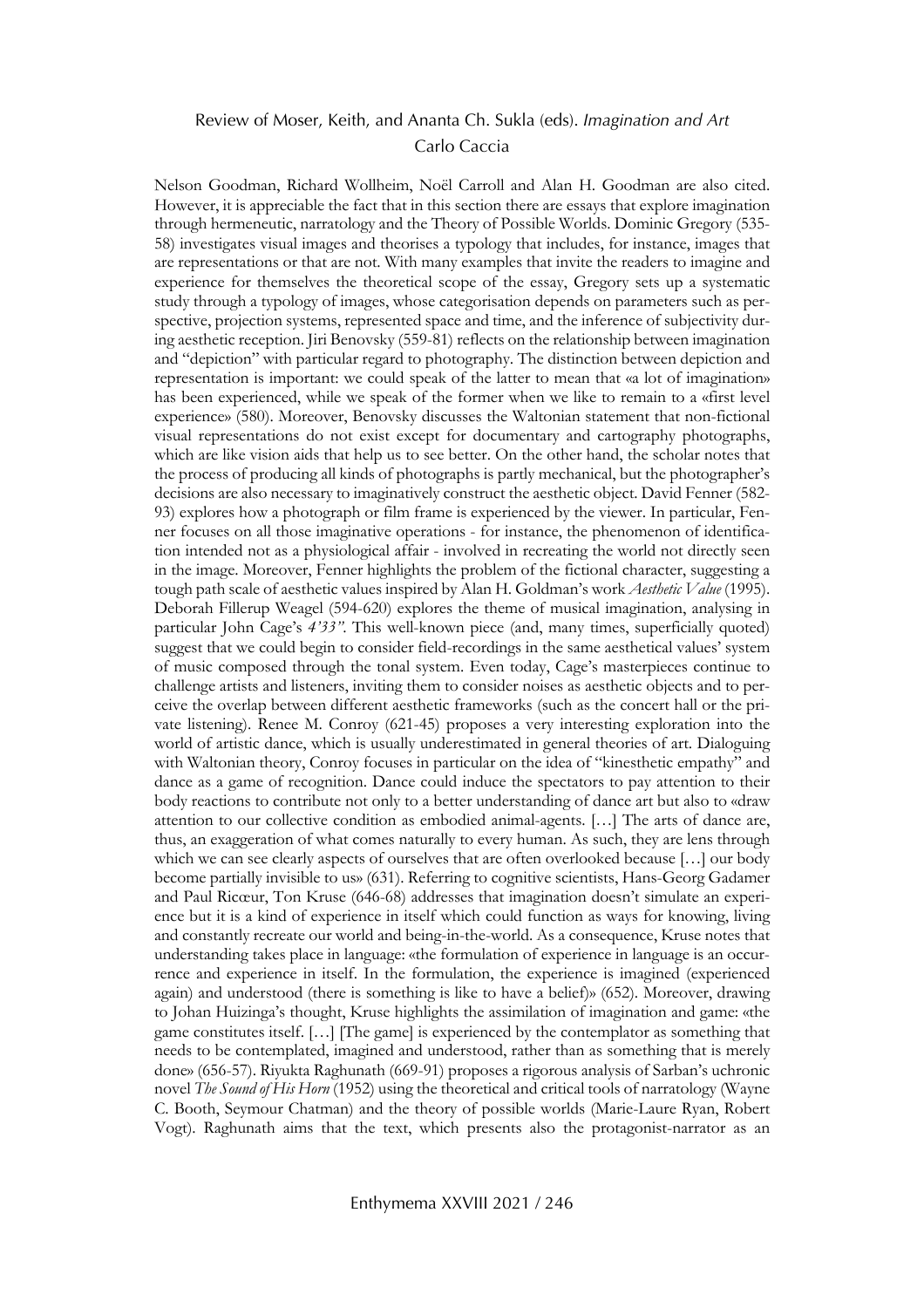unreliable narrator, demonstrates the methodological potential of Possible Worlds Theory on novels with complex ontology because «a narratorial actual world is used to label and describe a textual actual world that is created through unreliable narration» (689).

The eighth section of the volume—'Non-Western Perspectives'—presents four papers analysing the important role of imagination in Eastern cultures, particularly Indian, Chinese, Japanese and Arabic ones. Arindam Chakrabarti (695-707) discusses the role of laughter and humour within Indian aesthetics - such as those of the mystic Abhinavagupta (who shows twelve different types of laughter) and the poet Rabindranath Tagore - appropriately compared with Socrate, Charles Darwin and Henri Bergson's thought. One of the most interesting facts is the connection between game, irony and imagination act because it reveals the possibility of giving meaning not only to fun and celebration, but also to moments of sadness. Yanping Gao (708- 20) analyses "petrophilia" in traditional Chinese culture through traditional literary and scientific sources from medical and astronomical treatises. Rocks are valued through imagination as entities with subjectivity and not (only) as collectible objects but. In this essay, the recovery of the famous distinction proposed by the philosopher Gaston Bachelard in *L'Eau et les Rêves* (1942) between formal and material imagination is very appreciable (the former is understood as a turning to objects from a merely visual point of view, while material imagination has to do with the of internal dynamism of imagination act). Moreover, Yanping investigates the Daoistic origins of *petrophilia*. In fact, rocks could be symbols of time or timelessness: by contemplating rock, one understands the ephemeral nature of existence. Amy Lee (721-34) examines contemporary Japanese culture and imagery through an analysis of the works of novelist Yumemakura Baku, screenwriter Mukoda Kuniko, children's writer Nashiki Kaho and the cyberpunk saga *Ghost in the Shell*. Japanese imagination presents itself as a faculty capable of puzzling the boundaries of what is real and what is imaginary, thus symbolising attempts to rationalise between the ancient traditions and the hyper-modernity. Ali Hussain (735-58) analyses the relationship between imagination and Islamic culture, especially through the *Quran*, the Sufism and the work of the mystic Muḥyī al-Dīn Ibn al-ʿArabī. Hussain shows how in Islam the social dimension of art and creativity is rooted in metaphysics and in the essence of the relationship with the divine: human creativity is not an attempt to imitate the demiurgic process, but is inspired to illuminate the life of the Muslim and the language used to described mystical experiences. Finally, the scholar explores in detail "the spiritual reality" of the Prophet Muhammad and Jesus' images in Ibn al-ʿArabī's writings.

In the last section of the *Art and Imagination*—'Artists Reflect on Imagination: An Imaginative Epilogue'—Moser and Sukla decided to give space for thought not only to academics but to artists, asking them to reflect on imagination with their artistic insights. The artists involved in this section are the performer Marion Renauld (761-8), the visual artist Ton Kruse (769-71, same author of the contribution of the seventh part), poets Jesse Graves (772-3), Umar Timol (774) Louise Dupré (775- 7) and Lisa Fay Coutley (778-9). In addition to the freedom to follow an argument that goes beyond the academic style, the artists involved are given the freedom to experiment with different genres and forms of discourse. However, most of them had chosen a philosophical *epoché* or a sort-of diary form to question the role of imagination in their life.

At the end of this wonderful journey through the theories of imagination and the various types of imaginaries, one is certainly fascinated by a polysemic view of the concept of imagination. Moser and Sukla have managed to find the best way to organise and channel a multitude of expert opinions towards a single goal: the revival of interest in the subject of imagination and its profound meaning in human life.

It should be borne in mind that *Imagination and Art* is not the first international academic volume to present the topic of imagination from various and diverse perspectives. The collective *The Routledge Handbook of Philosophy of Imagination* (2016) edited by Amy Kind and *The*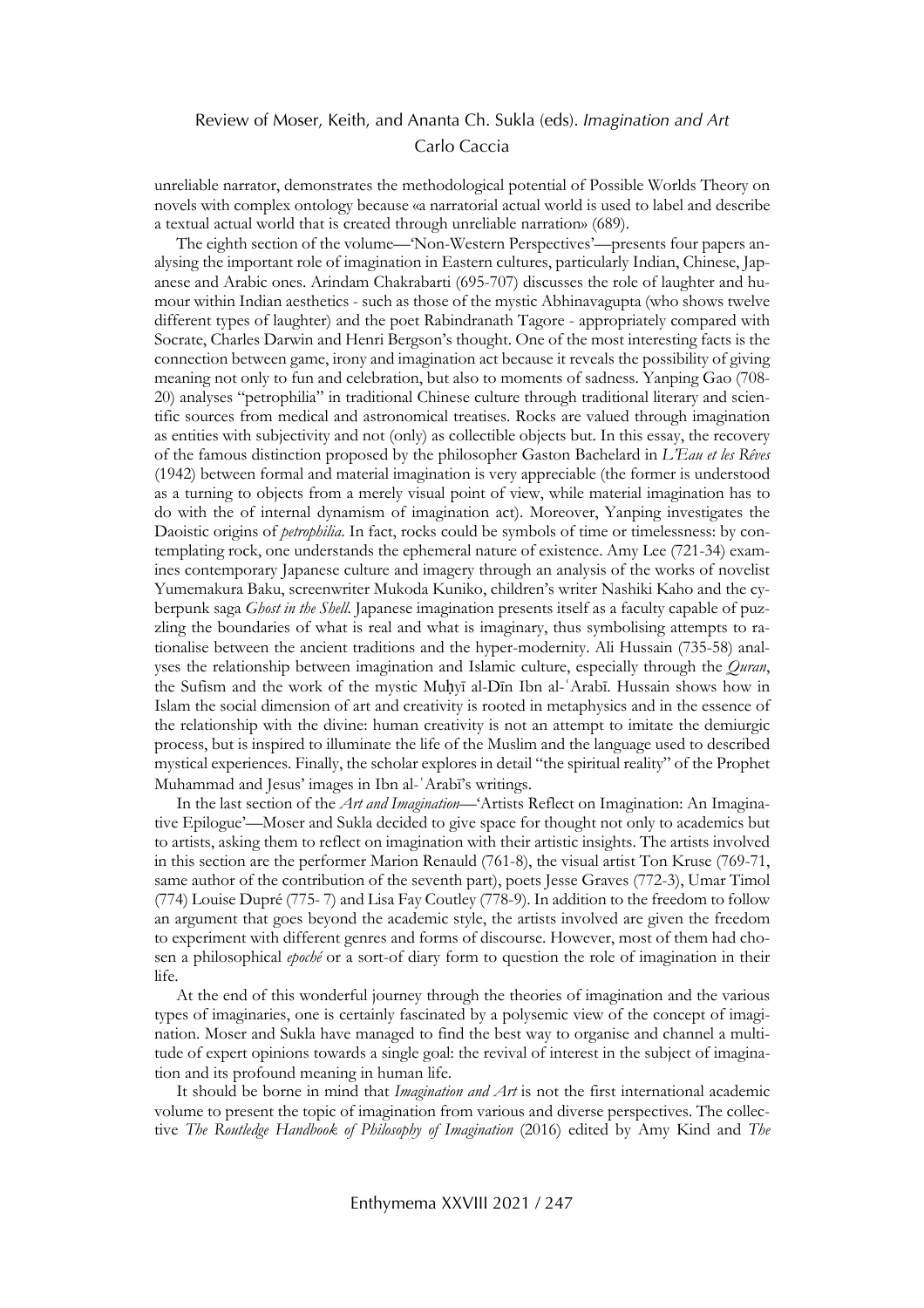*Cambridge Handbook of the Imagination* (2020) edited by Anna Abraham are excellent summaries of examinations of the philosophical theme of imagination through the philosophy of mind and mathematics, cognitive science, ethics, moral psychology, neuroscience, and epistemology. However, what differentiates the volume edited by Moser and Sukla from Kind's and Abraham's ones is the choice to extend the reflection on imagination also within the reception of particular aesthetic and cultural objects—such as novels, historiographical narratives, and visual arts—not limiting to a theoretical elaboration. Moreover, the focus of Moser and Suckla's volume on the philosophical aspect is nevertheless well represented, with essays inspired by both the continental and analytical traditions. Another interesting volume on imagination is *L'histoire du concept d'imagination en France de 1918 à nos jours* (2019) edited by Riccardo Barontini and Julien Lamy, composed of essays focused on reconstructing the presence of the theme of imagination in French aesthetics and phenomenological thought, from Roger Caillois to Jean-Paul Sartre, from Gaston Bachelard to Cornelius Castoriadis. Moser and Sukla's volume, on the other hand, goes beyond the boundaries of national philosophies and aesthetics, preferring to provide glimpses into ways of approaching the imaginary from other perspectives, such as analytical philosophy. However, both delving into a 'national' aesthetic and being open to the multiplicity of cross-cultural viewpoints help to analyse the history of the evolution of ideas from the centres and peripheries, thus undermining the foundations of theories that claim to be universal.

It should be noted, however, that volumes mentioned above and *Art and Imagination* are all collective works. Perhaps, to make a synthesis of all theories of imagination, opening up to collective work could be the only way to account for the multifaceted subject of imagination. Indeed, it could be argued that talking about imagination implies a constant dialogue because every scholar (or, in general, every human being) imagines and conceptualises differently from others. Thinking imagination means thinking within a community.

For these reasons, one might feel permitted to suggest some research directions that might fit within the community of scholars that Moser and Sukla have expertly brought together. Allow me, for example, to suggest some names of scholars from twentieth-century literary criticism and Italian philosophy who have focused (and are focusing) on the theme of the imagination and who deserve to be rediscovered and (re)valued in the international debate.

It could be important, for example, to take up the pioneering literary studies present in the works of the Geneva School (Albert Béguin, Georges Poulet, Jean-Pierre Richard). The Geneva School is also influenced by the thought of Gaston Bachelard, who is a key figure in the philosophy of imagination. In my opinion, there is still much to be discovered in Bachelard's works (as also Moser argues, 24), especially regarding the link between his phenomenology of images (which influenced Gilbert Durand and his "archetypological" analysis of mythical and folkloric imaginaries) and his epistemological work.

Imagination is at the centre of interest of some Italian philosophical schools that deserve to be re-discovered in the international debate. Fundamental, in this sense, are the works of Giovanni Piana. Piana, through a careful reinterpretation of Husserlian phenomenology, has contributed to renewing interest in the theme of imagination, in particular regarding the musical imagination. Piana's philosophy, also, influenced the research of his pupils, such as Paolo Spinicci (who studies visuals arts and storytelling) and Carlo Serra (who is closer to ethnomusicological research). Moreover, the role of Emilio Garroni should also be remembered: he proposed a notable reinterpretation of the Kantian aesthetic, which nowadays is applied to cinema and digital media studies by Garroni's pupil Pietro Montani. Lastly, I think that an analysis of the theme of imagination in the thought of the Italian philosopher Giambattista Vico would be equally necessary.

As *Imagination and Art* invites us, there are a lot of possible research works to do and, of course, to imagine. The perspectives that open up, both in re-conceptualizing the past with a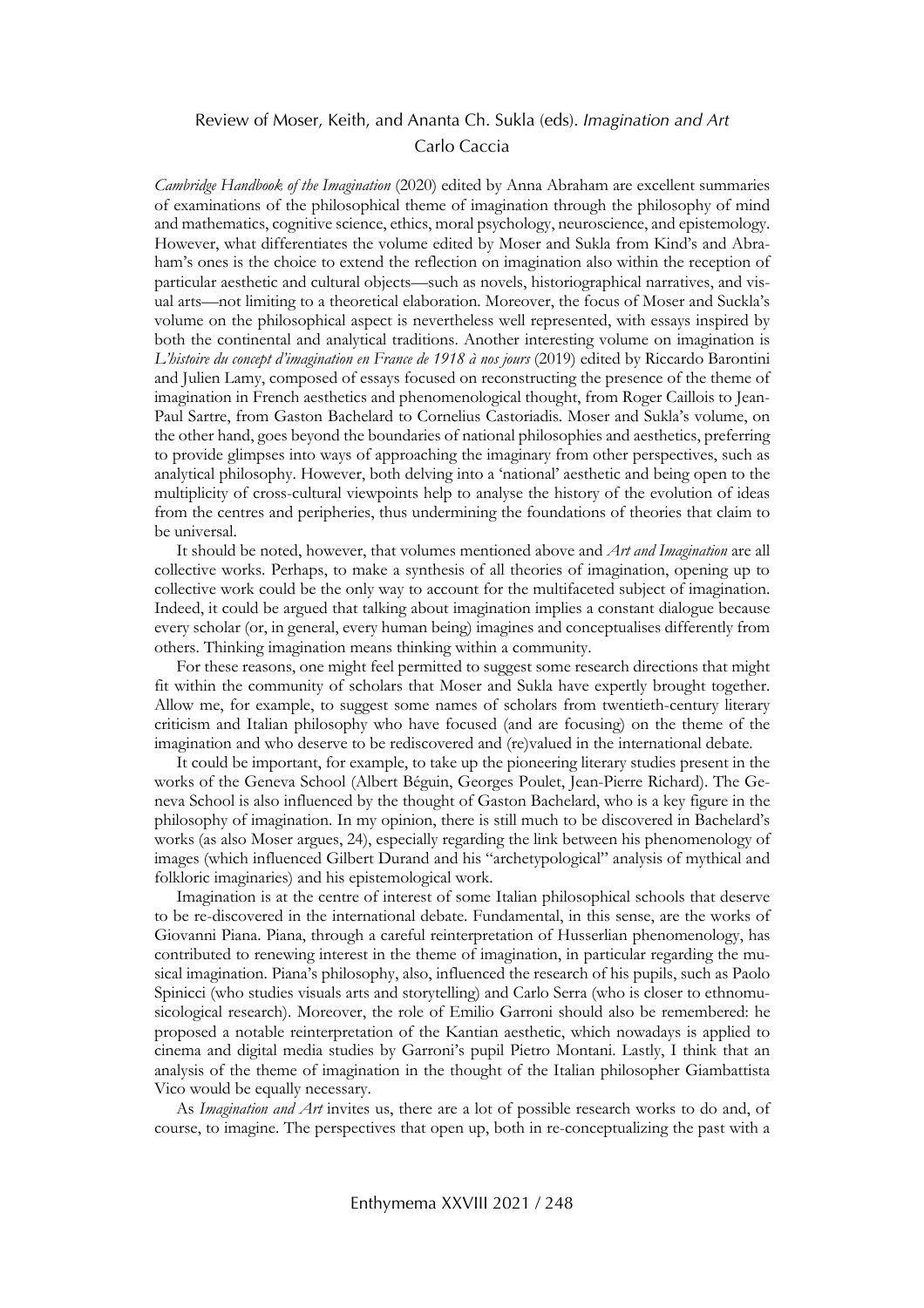renewed view and in opening up towards a future with theoretical challenges that we can only imagine today, are enthusiastic. And for this inspiration, we have to thank the *Imagination and Art* and its explorations through art and theory.

#### References

Abraham, Anna, editor. *The Cambridge Handbook of the Imagination*. Cambridge University Press, 2020.

Bachelard, Gaston. *L'Eau et les Rêves : Essai sur l'imagination de la matière*. José Corti, 1942.

- –––. *La Poétique de l'espace*. PUF, 1957.
- –––. *La Poétique de la rêverie*. PUF, 1960.
- Béguin, Albert. *L'Âme romantique et le rêve, essai sur le romantisme allemand et la poésie française*. 1937. José Corti, 1946.
- Barontini, Riccardo, and Julien Lamy, editors. *L'Histoire du concept d'imagination en France (de 1918 à nos jours)*. Classiques Garnier, 2019.

Casey, Edward S. *Imagining: A Phenomenological Study*. Indiana University Press, 1976.

Descartes, René. *Meditations on First Philosophy.* Hackett Publishing Company, 1993.

Durand, Gilbert. *Les Structures anthropologiques de l'imaginaire*. Allier, 1960.

Garroni, Emilio. *Immagine Linguaggio Figura. Osservazioni e ipotesi*. Laterza, 2005.

Gibson, James J. *The ecological approach to visual perception*. Houghton Mifflin, 1979.

Goldman, Alan H. *Aesthetic Value*. Westview Press, 1995.

- Kendall, Walton. *Mimesis as Make-Believe: On the Foundations of the Representational Arts*. Harvard University Press, 1990.
- Kind, Amy, editor. *The Routledge Handbook of Philosophy of Imagination*. Routledge, 2016.
- Montani, Pietro. *L' immaginazione narrativa. Il racconto del cinema oltre i confini dello spazio letterario*. Guerini e Associati, 2000.
- –––. *L' immaginazione intermediale. Perlustrare, rifigurare, testimoniare il mondo visibile*. Laterza, 2010.
- –––. *Tecnologie della sensibilità. Estetica e immaginazione interattiva*. Raffaello Cortina, 2014.
- Moser, Keith, and Ananta Ch. Sukla, editors. *Imagination and Art: Explorations in Contemporary Theory*. Brill, 2020.
- Piana, Giovanni. *Elementi di una dottrina dell'esperienza*. Il Saggiatore, 1979.

–––. *La notte dei lampi. Quattro saggi sulla filosofia dell'immaginazione*. Guerini e Associati, 1988.

–––. *Filosofia della musica*. Guerini e Associati, 1991.

Poulet, Georges. *Les Métamorphoses du cercle*. Plon, 1961.

Richard, Jean-Pierre. *Littérature et Sensation*. Seuil, 1954.

–––. *Poésie et Profondeur*. Seuil, 1955.

Serra, Carlo. *Musica corpo espressione*. Quodlibet, 2007.